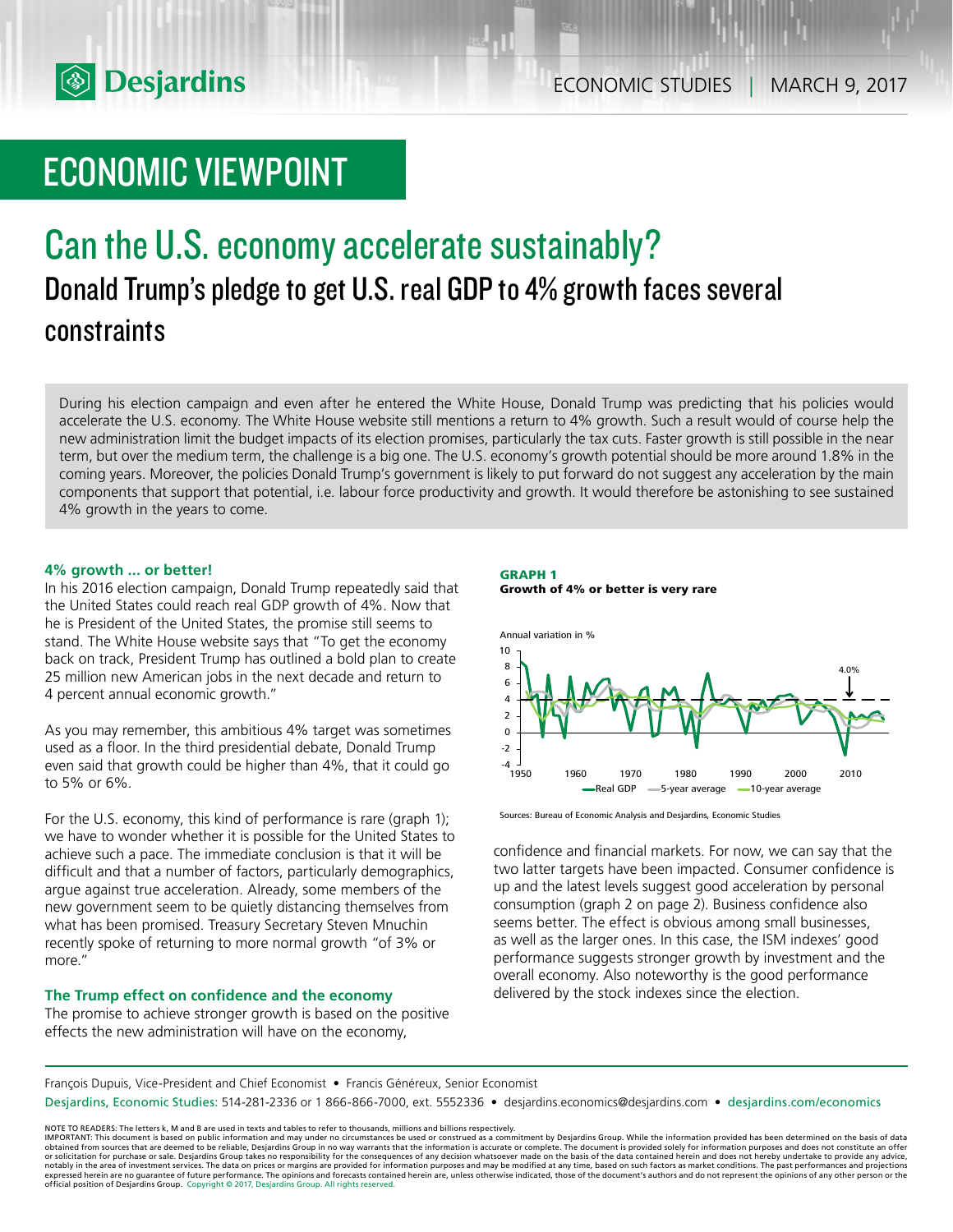

#### **GRAPH 2**

**Improved household confidence could result in an acceleration in real consumption**

**Desjardins** 



Sources: Conference Board, Bureau of Economic Analysis and Desjardins, Economic Studies

Economic agents seem to be excited about the promised cuts to personal and business taxes. Deregulation also seems like a positive point, as does a promised increase in infrastructure investment. The fallout from renewed protectionism and questions over immigration could be less positive for the economy, however.

If Congress and the White House actually manage to put forward more favourable policies, we could in fact see a Trump effect on U.S. economic growth. We cannot rule out quarters with growth better than 3% or 4%. However, there is a world of difference between an economy that is getting short-term stimulus and an economy that can generate much stronger growth sustainably over the longer term. Questions also arise about the budget costs of such stimulus.

## **Effects on the federal budget**

Assumptions of stronger real GDP growth would help keep the Trump administration from making deficits balloon too much in its future budget documents. In fact, sustained 4% growth would be a real panacea. In the Obama government's 2017 budget documents, the Office of Management and Budget estimated that growth that was 1% higher each year over 10 years would reduce the combined deficit for the period by US\$3,157B. Such a hypothesis would of course help offset the cost of Donald Trump's promised tax cuts, which could make it easier to get them through Congress.

Recent rumours that the administration wanted to use 3.2% real GDP growth over 10 years as a budgetary assumption have raised some criticism. It now seems that the first budget proposal, which should be released on Thursday, March 16, will include a forecast of 2.4% (we don't know whether that is short or medium term). A more substantial budget, which is scheduled for May and should incorporate Donald Trump's main promises, could include faster growth, however. Obama's last budget proposal (August 2016) called for average growth of 2.3% over 10 years (including the impact of stimulus measures that were never adopted). In January, the Congressional Budget

Office (CBO) was calling for average growth of just 1.9% over the next 10 years.

### **The current economic cycle will not last forever**

This economic growth cycle started in the summer of 2009. The recovery was generally slow. It was only in the summer of 2011 that the ground lost on real GDP was recouped, while it took employment until May 2014. Although lacklustre, this cycle is ageing, with 93 months of growth. This is the third longest cycle since the National Bureau of Economic Research officially began compiling growth cycles and recessions (graph 3). The only two growth cycles that were longer came in the 1990s (120 months) and 1960s (106 months). It would therefore be astounding for growth to blithely continue uninterrupted for another 10 years. An end to the cycle or, at least, naturally flagging growth would frustrate the plans for a sustained increase to growth over a 10-year horizon.

## **GRAPH 3**

#### **This economic cycle is relatively long**



Sources: Wall Street Journal, National Bureau of Economic Research and Desjardins, Economic Studies

Over the course of the cycle, the combined growth has closed much of the gap between real GDP and potential GDP (graph 4). This means there are now fewer unused resources within the U.S. economy. However, once closed, the output gap suggests

#### **GRAPH 4 The output gap is poised to close**



Sources: Bureau of Economic Analysis, Congressional Budget Office and Desjardins, Economic Studies